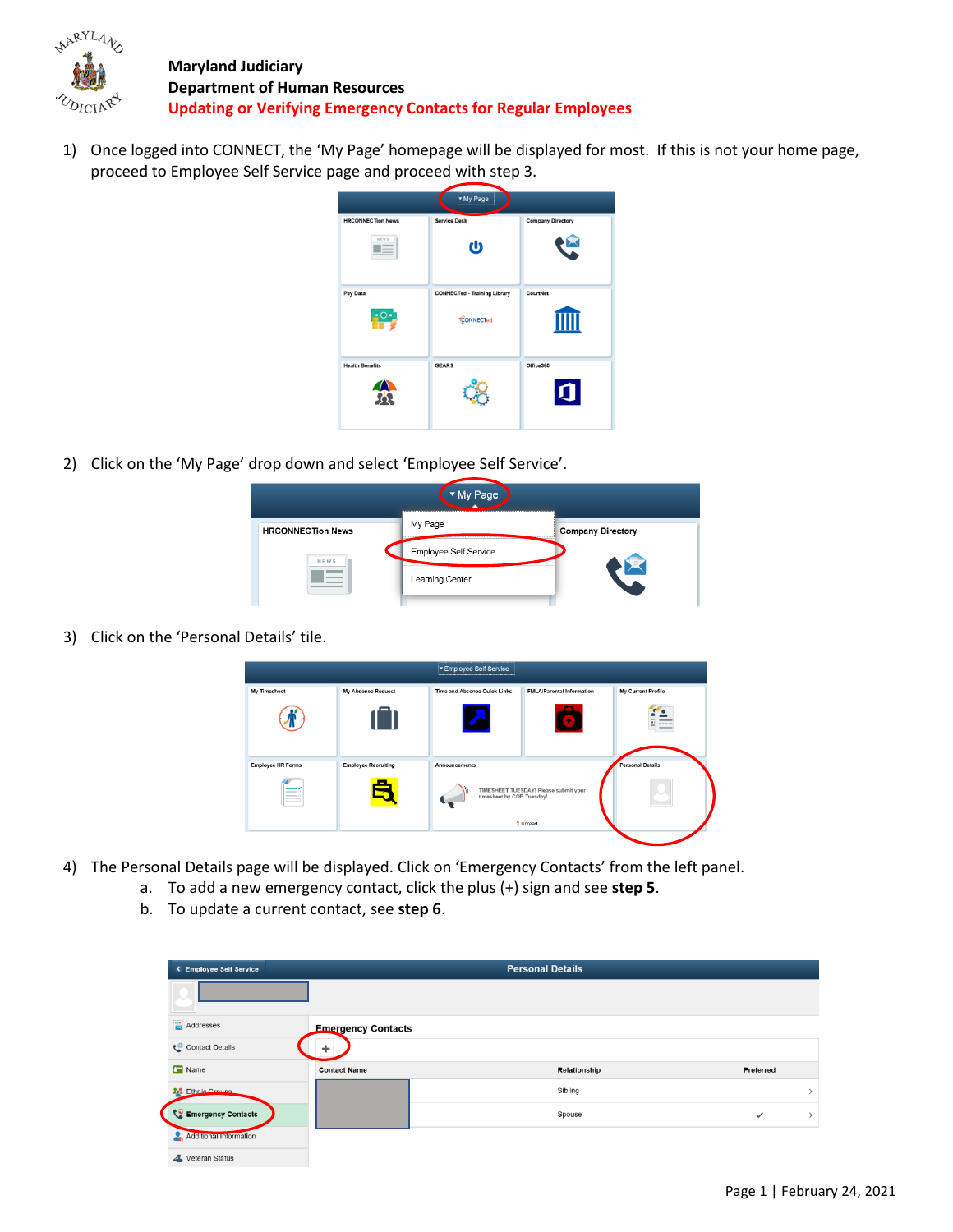

# 5) **Add New Contact:** The Emergency Contact box will appear.

- a. Enter the Contact Name, Relationship, (i.e. Sibling). If they are the first person to be contacted, place a check mark in the Preferred box.
- b. Select 'Add Address' to enter an address **(optional**).
- c. If the contact's address or phone number is the same as your own, place a check mark in the box 'Same as Mine,' and it will auto-populate the information with your address or phone number.
	- i. Select the 'Address Type.'
	- ii. Enter the street address under Address 1 and if needed, enter Apartment number or special information under Address 2 and Address 3.
	- iii. Enter City, State and Zip Code, then select 'Done' and proceed to add the phone number.
- d. Select 'Add Phone Number.' Select the phone type (i.e. mobile), enter the phone number and extension if necessary, and select 'Done' then **'Save.'**
- e. **Note:** You must enter a phone number to save the contact. We recommend going back into the Emergency Contacts to ensure that all information is saved.

#### **Entering Name Entering Address**

| Cancel<br><b>Emergency Contact</b>                                             | <b>Save</b>                                                            |
|--------------------------------------------------------------------------------|------------------------------------------------------------------------|
| *Contact Name<br>$\check{~}$<br>*Relationship                                  | <b>Address</b><br>Cancel                                               |
| Preferred $\Box$                                                               | Same as mine                                                           |
| <b>Address</b>                                                                 | <b>Lookup Address</b><br>$^{\circ}$<br><b>United States</b><br>Country |
| No data exists.<br><b>Add Address</b>                                          | Address 1                                                              |
|                                                                                | Address 2                                                              |
| <b>Phone Numbers</b><br>No data exists. At least one phone number is required. | Address 3                                                              |
| <b>Add Phone Number</b>                                                        | City                                                                   |

#### **Entering Phone Number**

| Cancel              | <b>Phone Number</b> | Done |
|---------------------|---------------------|------|
| Same as mine $\Box$ |                     |      |
| Type                | $\checkmark$        |      |
| *Number             |                     |      |
| <b>Extension</b>    |                     |      |
|                     |                     |      |
|                     | Delete              |      |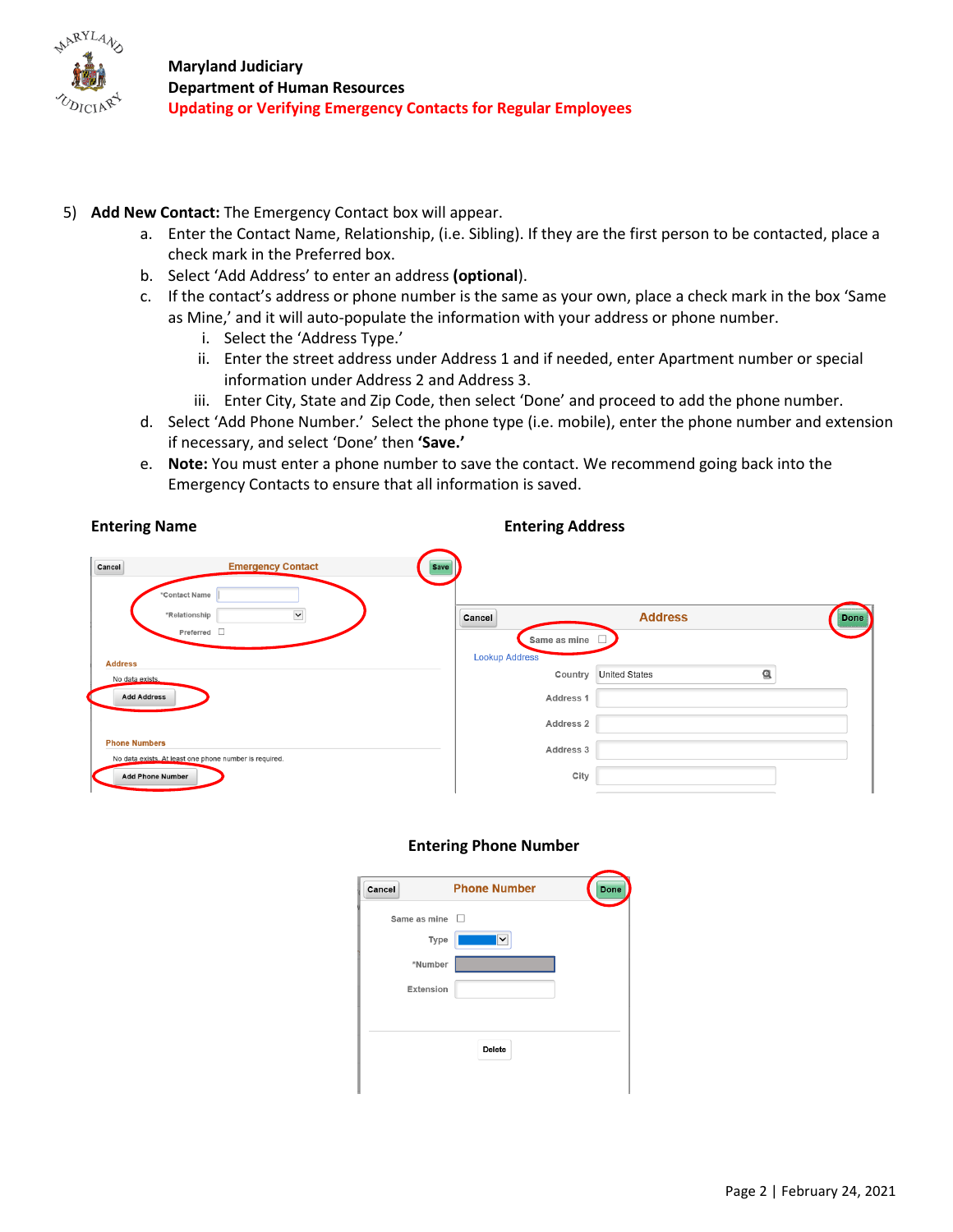

### 6) **Update Current Contact:**

a. Select the arrow beside the contact's name.

| < Employee Self Service        |                           | <b>Personal Details</b> |              |
|--------------------------------|---------------------------|-------------------------|--------------|
|                                |                           |                         |              |
| $\frac{1}{\sqrt{2}}$ Addresses | <b>Emergency Contacts</b> |                         |              |
| Contact Details                | ٠                         |                         |              |
| <b>B</b> Name                  | <b>Contact Name</b>       | Relationship            | Preferred    |
| <b>2.3</b> Ethnic Groups       |                           | Sibling                 |              |
| Emergency Contacts             |                           | Spouse                  | $\checkmark$ |
| Additional Information         |                           |                         |              |
| Veteran Status                 |                           |                         |              |

- b. Emergency contact information for this person will be displayed.
- c. Select the arrow beside the information that you would like to change or select the plus (+) sign to add new information.

| Cancel                         | <b>Emergency Contact</b>       |                 | Sav |
|--------------------------------|--------------------------------|-----------------|-----|
| *Contact Name<br>*Relationship | Sibling<br>Preferred<br>$\Box$ | ◡               |     |
| <b>Address</b>                 |                                |                 |     |
| <b>Phone Numbers</b>           |                                |                 |     |
| Phone                          | <b>Extension</b>               | Type<br>None    |     |
|                                |                                | <b>Business</b> |     |

7) Once the arrow for address or phone number is selected a box will appear.

#### **a. For Phone Number**

- i. Select the 'Type' (i.e. Home).
- ii. Enter the phone number.
- iii. Enter extension if applicable.
- iv. If deleting information, select the 'Delete' button.
- v. Select 'Done' and 'Save.'